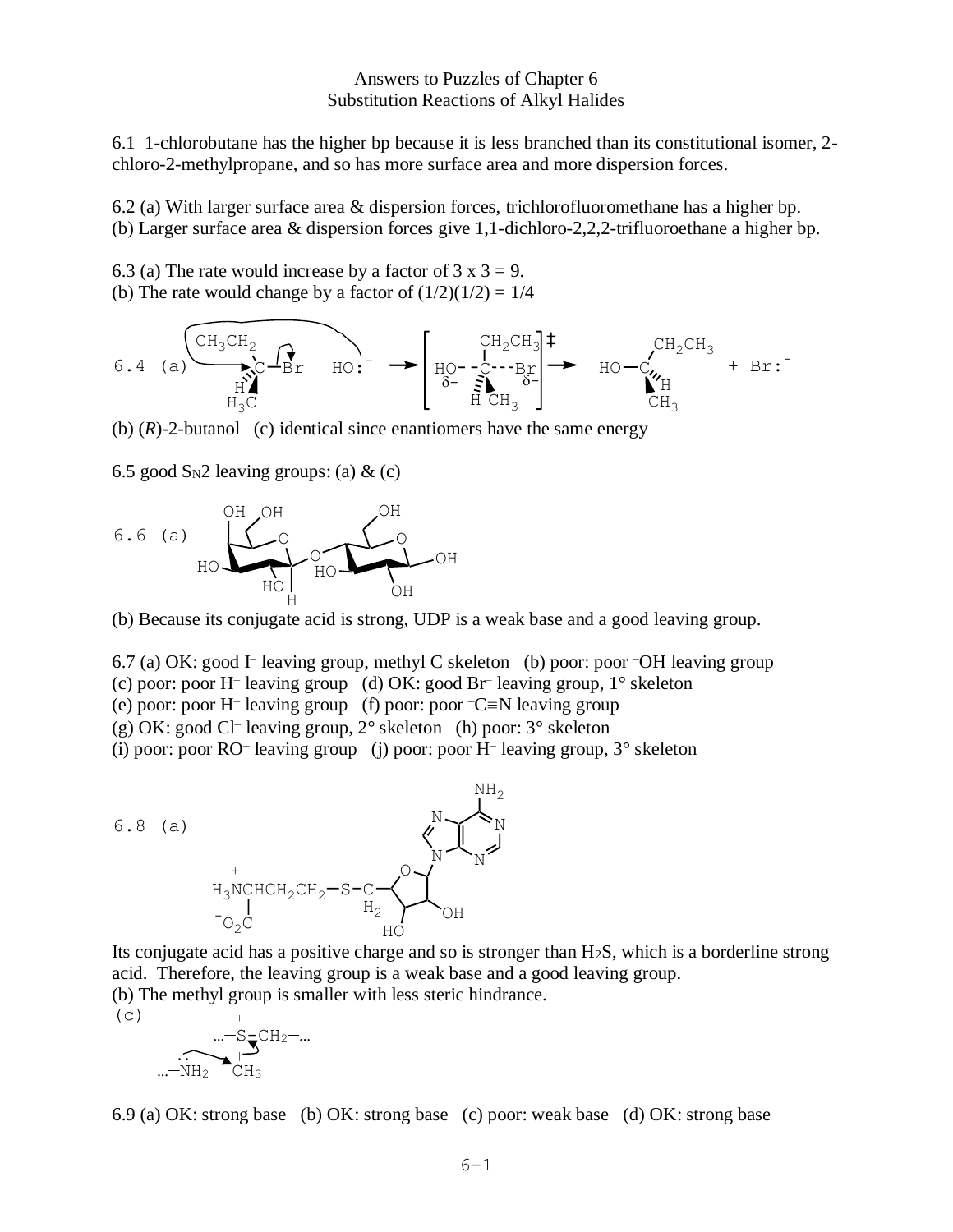(e) OK: soft (f) poor: weak base (g) poor: too bulky

6.10 Its base e's, being on the less EN N, are less stable, more basic, and so more nucleophilic.

6.11 (a) increase rate by a factor of 2 (b) no change

6.12 Good S<sub>N</sub>1 leaving groups: (a) & (c), same as good S<sub>N</sub>2 leaving groups

6.13 (a) poor: Me skeleton (b) poor: poor HO– leaving group (c) poor: poor H– leaving group (d) poor:  $1^{\circ}$  skeleton (e) poor: poor H<sup>-</sup> leaving group (f) poor: poor N=C<sup>-</sup> leaving group (g) OK: good Cl<sup>-</sup> leaving group,  $2^{\circ}$  (h) OK: good Br<sup>-</sup> leaving group,  $3^{\circ}$ (i) poor: poor RO– leaving group (j) poor: poor H– leaving group

6.14 (a) SN1 because ethanol is a weak base and weak nucleophile



6.15 (a) glucose is a good leaving group because its alcohol group leaves as a weak base.





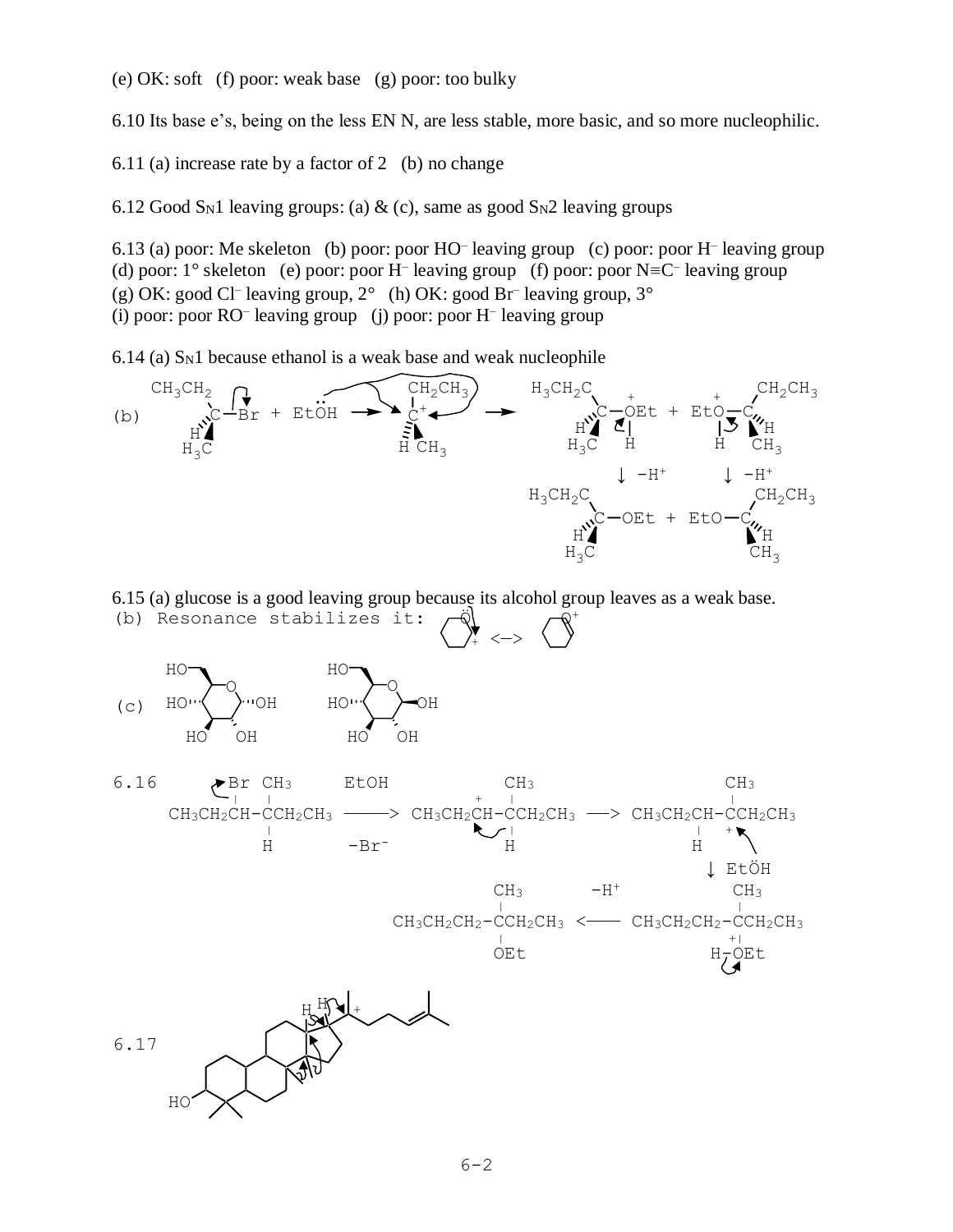6.18 (a)  $S_N$ 2 because the aprotic solvent propanone and the strong nuc Cl<sup>-</sup> favor  $S_N$ 2. The 2<sup>°</sup> elie is compatible with  $S_N2$ .

(b) 
$$
CH_3CHCH_3 + C1^- \longrightarrow CH_3CHCH_3 + Br^-
$$
  
\n $Ch_2$   
\n $Cl^-$   
\n $Cl$   
\n $Cl$   
\n $Cl$   
\n $Cl$ 

6.19 (a) Suitable for  $S_N1$  because it is a weak, hard base and so too weak of a nucleophile for  $S<sub>N</sub>2$ .

- (b) S<sub>N</sub>1 because it is a weak, hard base and so too weak of a nucleophile for  $S_{N2}$ .
- (c) SN1 because there is no strong nucleophile.
- (d) Ethanol is a preferred S<sub>N</sub>1 solvent because it is protic. (e)  $3^{\circ}$  (f) methyl &  $1^{\circ}$  $(g)$  R-NO<sub>3</sub> & R-OCH<sub>2</sub>CH<sub>3</sub>

6.20 (a) [nucleophile]  $\uparrow$  (b) nucleophilicity  $\uparrow$  (c) aprotic solvent if the nuc is an anion

6.21 (a) [nucleophile]  $\downarrow$  (b) nucleophilicity  $\downarrow$  (c) protic solvent if the electrophile is uncharged

6.22 (a)  $N \equiv C^- + Br - CH_3 \longrightarrow N \equiv C - CH_3$ (b)  $(CH_3)$   $_3CS^-$  +  $Cl-CH_3$   $\longrightarrow$   $(CH_3)$   $_3C-SCH_3$ (c)  $CH_3CHICH_3 + HO^- \longrightarrow CH_3CHOHCH_3$  $\frac{1}{\sqrt{2}}$   $\frac{1}{\sqrt{2}}$   $\frac{1}{\sqrt{2}}$   $\frac{1}{\sqrt{2}}$   $\frac{1}{\sqrt{2}}$   $\frac{1}{\sqrt{2}}$   $\frac{1}{\sqrt{2}}$   $\frac{1}{\sqrt{2}}$   $\frac{1}{\sqrt{2}}$   $\frac{1}{\sqrt{2}}$   $\frac{1}{\sqrt{2}}$   $\frac{1}{\sqrt{2}}$   $\frac{1}{\sqrt{2}}$   $\frac{1}{\sqrt{2}}$   $\frac{1}{\sqrt{2}}$   $\frac{1}{\sqrt{2}}$   $\frac{1}{\sqrt{2}}$  (d)  $CH_3CH_2NH_2$  + Br-CH<sub>3</sub>  $\longrightarrow$  CH<sub>3</sub>CH<sub>2</sub>NH-CH<sub>3</sub> (via CH<sub>3</sub>CH<sub>2</sub>NH<sub>2</sub>-CH<sub>3</sub>)

6.23 (a)  $[H^+] \approx 10^{-9}$  so that it has a nucleophilic  $\overline{S}$  group, but a nonnucleophilic  $H_3N^+$  group. (b) e.g., CH3CH2Br

H<sub>2</sub>O 6.24 Ph-Cl + Li  $\longrightarrow$  Ph<sup>-+</sup>Li  $\longrightarrow$  Ph-H + HO<sup>-</sup> + Li<sup>+</sup>

6.25 (a) BrCH2CH3; more dispersion forces (b) CH3CHClCH3; dipole-dipole forces (c)  $ICH_2CH_2CH_3$ ; more dispersion forces (d)  $CH_3CHICH_3$ ; more dispersion forces

6.26 (a) reduce rate of S<sub>N</sub>2 by a factor of 2 x 2 = 4; reduce rate of S<sub>N</sub>1 by a factor of only 2 (b) Diluting the reactants favors  $S_N1$  over  $S_N2$  as shown in part a.

6.27 (a) an aprotic solvent, such as DMSO (b) a protic solvent, such as methanol Me Me  $\rm S_N2$ 



6.28 (a) CH<sub>3</sub>Br is feasible because it is  $\odot$  ctet and H<sub>2</sub>O is a weak base & good leaving group.  $CH<sub>3</sub>OH<sub>2</sub>Br$  is not feasible because too many (10) e's surround O.  $CH<sub>3</sub>OHBr<sup>+</sup>$  is not feasible because H<sup>-</sup> is a very strong base  $&$  impossible leaving group. BrOH<sub>2</sub><sup>+</sup> is not feasible because  $\text{-CH}_3$  is a very strong base & impossible leaving group. HBr is not feasible because HBr is a stronger acid than  $CH_3OH_2^+$ . (b) No, because stable products don't result.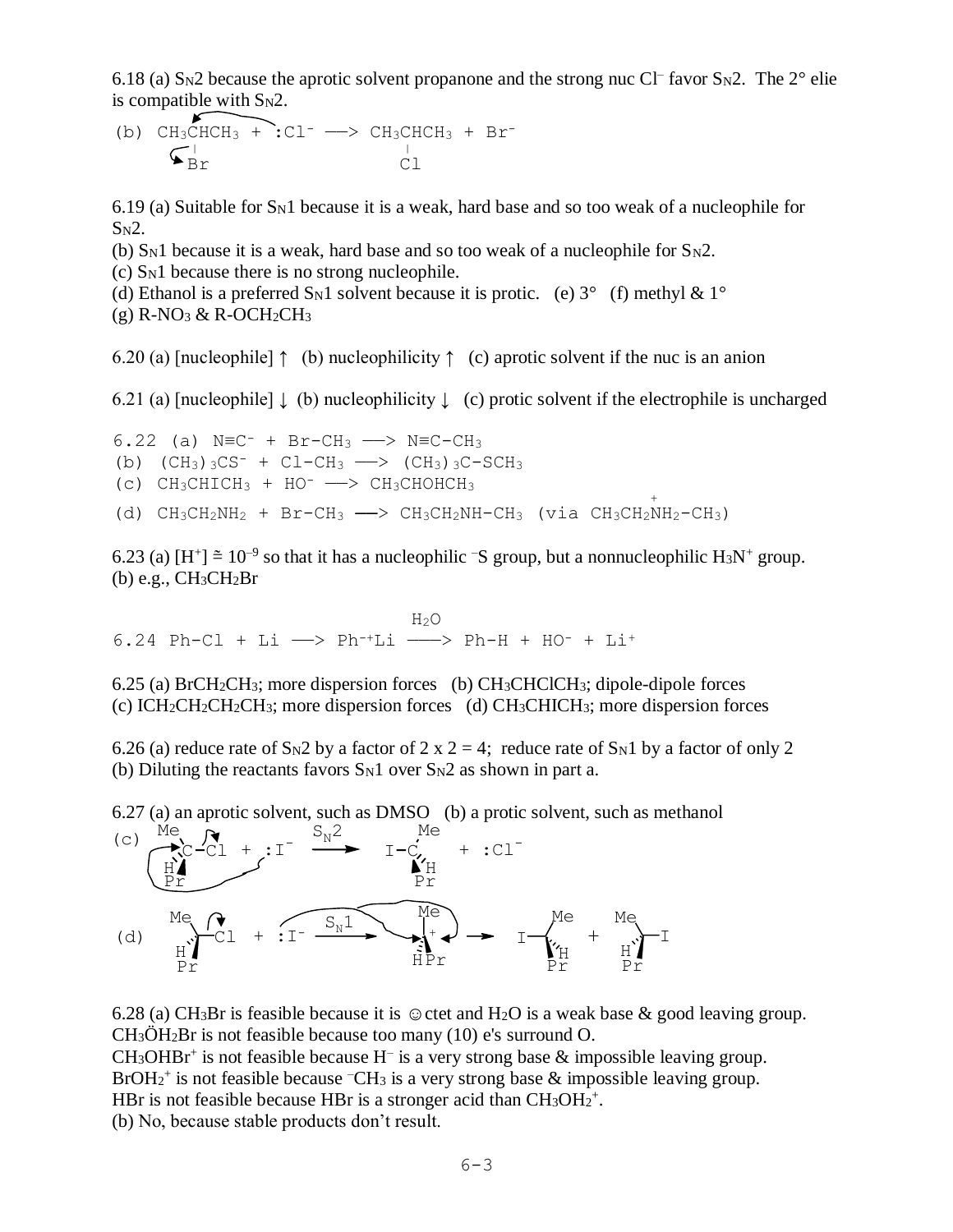6.29 (a) 2nd reaction is faster because HS– is a stronger base and therefore a stronger nuc than  $Cl^-$ 

(b) 1st reaction is faster because  $Br^-$  is a weaker base and so a better leaving group than  $HO^-$ 

(c) 2nd reaction is faster because CH3Br is a methyl elie and therefore less sterically hindering.

(d) 1st reaction is faster because the aprotic solvent  $(CH_3)_2S=O$  solvates the anion nuc less.

6.30 (a) 
$$
\triangle
$$
 CH<sub>2</sub>Br because it is the only 1° elie for the S<sub>N</sub>2.  
\n(b)  $\triangle$  CH<sub>3</sub> because it is the only 3° elie for the S<sub>N</sub>1 reaction.

6.31 (a) S<sub>N</sub>1 because  $\overline{\text{SH}}$  is a strong nucleophile, which would speed up an S<sub>N</sub>2 reaction. (b)  $Me<sub>3</sub>C-OH + Me<sub>3</sub>C-SH$  are organic products

6.32 (a) Et-Br (b) Et-OH (c) no reaction (d) no reaction (e) no reaction (f) Et-NHMe  $_{+}$ (g) Et-OMe (h) no reaction (i) Et-C≡CMe (j) Et-C≡N (k) Et-SH (l) Et-SMe (m) Et-PPh<sub>3</sub> 6.33 (a) Me<sub>3</sub>C-Br (b) Me<sub>3</sub>C-OH (c) Me<sub>3</sub>C-OH (d) no reaction (e) no reaction (f) Me<sub>3</sub>C-NHMe (g) Me<sub>3</sub>C-OMe (h) Me<sub>3</sub>C-OMe (i) Me<sub>3</sub>C-C≡CMe (j) Me<sub>3</sub>C-CN

 $(k)$  Me<sub>3</sub>C-SH (l) Me<sub>3</sub>C-SMe (m) Me<sub>3</sub>C-PPh<sub>3</sub>

6.34 (a) Not  $S_N$ 2 because it is 3 $\degree$  and blocks back approach. (b) Not SN1 because a planar carbocation could not form at the vertex of a cube.



(b) This  $C^+$  rearrangement is unusual because a  $3^{\circ}$   $C^+$  becomes a  $2^{\circ}$   $C^+$ , normally less stable. But the 3° C<sup>+</sup> is actually less stable because it has much more ring strain.

6.37 (a) first,  $2^{\circ}$  elie faster in S<sub>N</sub>2; second,  $3^{\circ}$  elie faster in S<sub>N</sub>1

(b) second with weaker base I<sup>-</sup> leaving group faster in  $S_N 2 \& S_N 1$ 

(c) aprotic solvent DMSO faster for  $S_N2$ ; protic solvent ethanol faster for  $S_N1$ 

6.38 (a) e.g.,  $CL-CH_2CH_3 + -OH \longrightarrow HO-CH_2CH_3 + Cl^-$ (b) HO-CH2CH<sup>3</sup> is very soluble in water because it is very polar, like water.